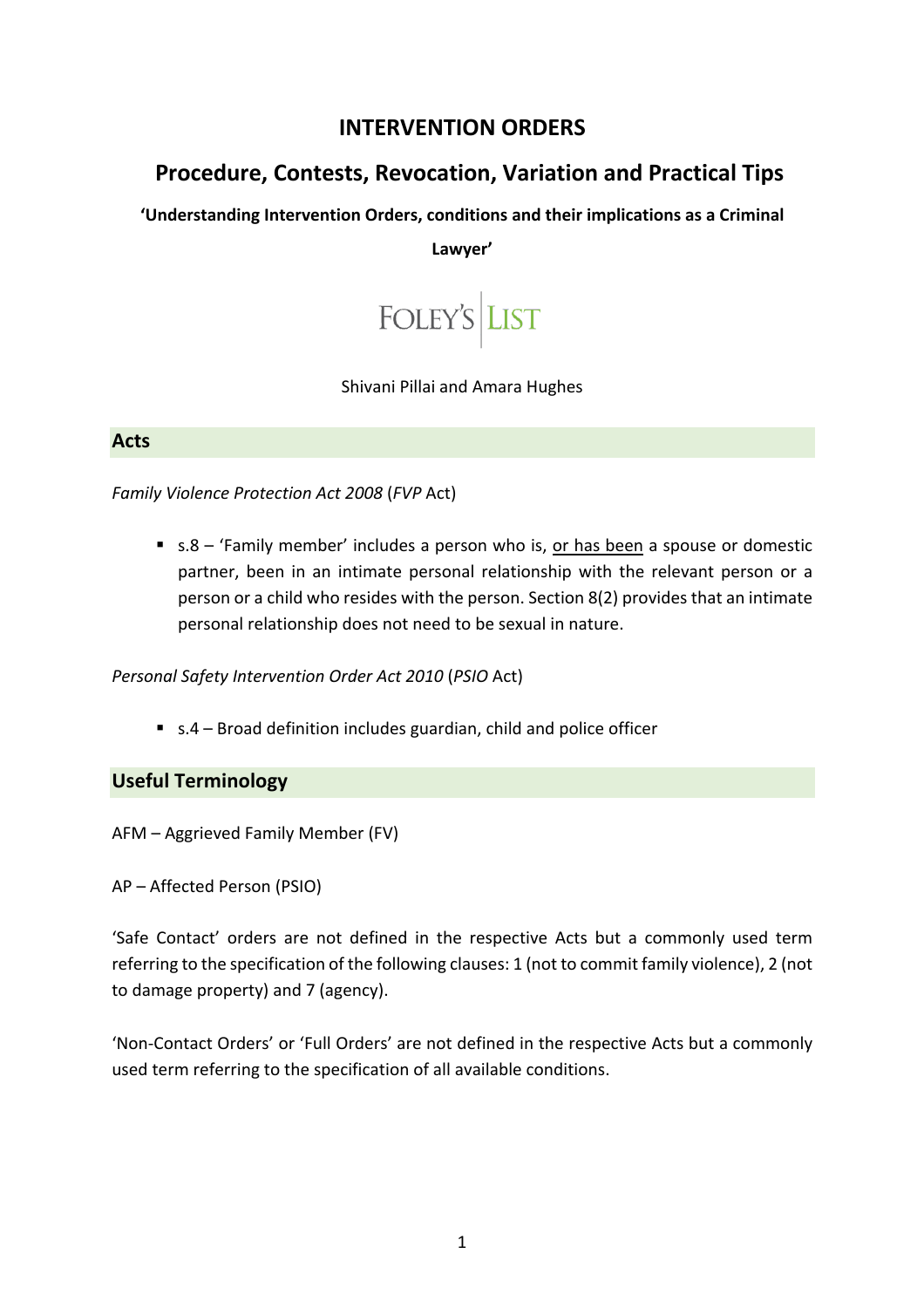# **Family Violence / Prohibited Behaviour**

**'Family Violence' - s.5** *FVP* **Act:** Behaviour by a person towards a family member that is (i) is physically or sexually abusive; or (ii) is emotionally or psychologically abusive; or (iii) is economically abusive; or (iv) is threatening; or (v) is coercive; or (vi) in any other way controls or dominates the family member and causes that family member to feel fear for the safety or wellbeing of that family member or another person; or (b) behaviour by a person that causes a child to hear or witness, or otherwise be exposed to the effects of the behaviour.

#### **Economic Abuse s.6** *FVP* **Act**

#### **Emotional and Psychological Abuse s.7** *FVP* **Act**

**'Prohibited Behaviour' -s.5** *PSIO* **Act:** assault, sexual assault, harassment or property damage or interference or making a serious threat.

#### **'Stalking' definition s.10** *PSIO* **Act**

## **Purpose**

#### § **s.1** *FVP* **Act**

The purpose of this Act is to—

- (a) maximise safety for children and adults who have experienced family violence; and
- (b) prevent and reduce family violence to the greatest extent possible; and
- (c) promote the accountability of perpetrators of family violence for their actions.

## § **s.1** *PSIO* **Act**

The purpose of this Act is to—

- (a) to protect the safety of victims of assault, sexual assault, harassment, property damage or interference with property, stalking and serious threats; and
- (b) to promote and assist in the resolution of disputes through mediation where appropriate.

## **Powers of Magistrate**

Magistrates have significant powers to make intervention orders and any conditions despite an agreement of parties e.g. A Magistrate has powers to grant an interim order to remove a parent from the family home, refuse to allow the police to withdraw an application and with particular relevance to relevant to the criminal law, and suspend a firearms authority or weapons exemption or approval.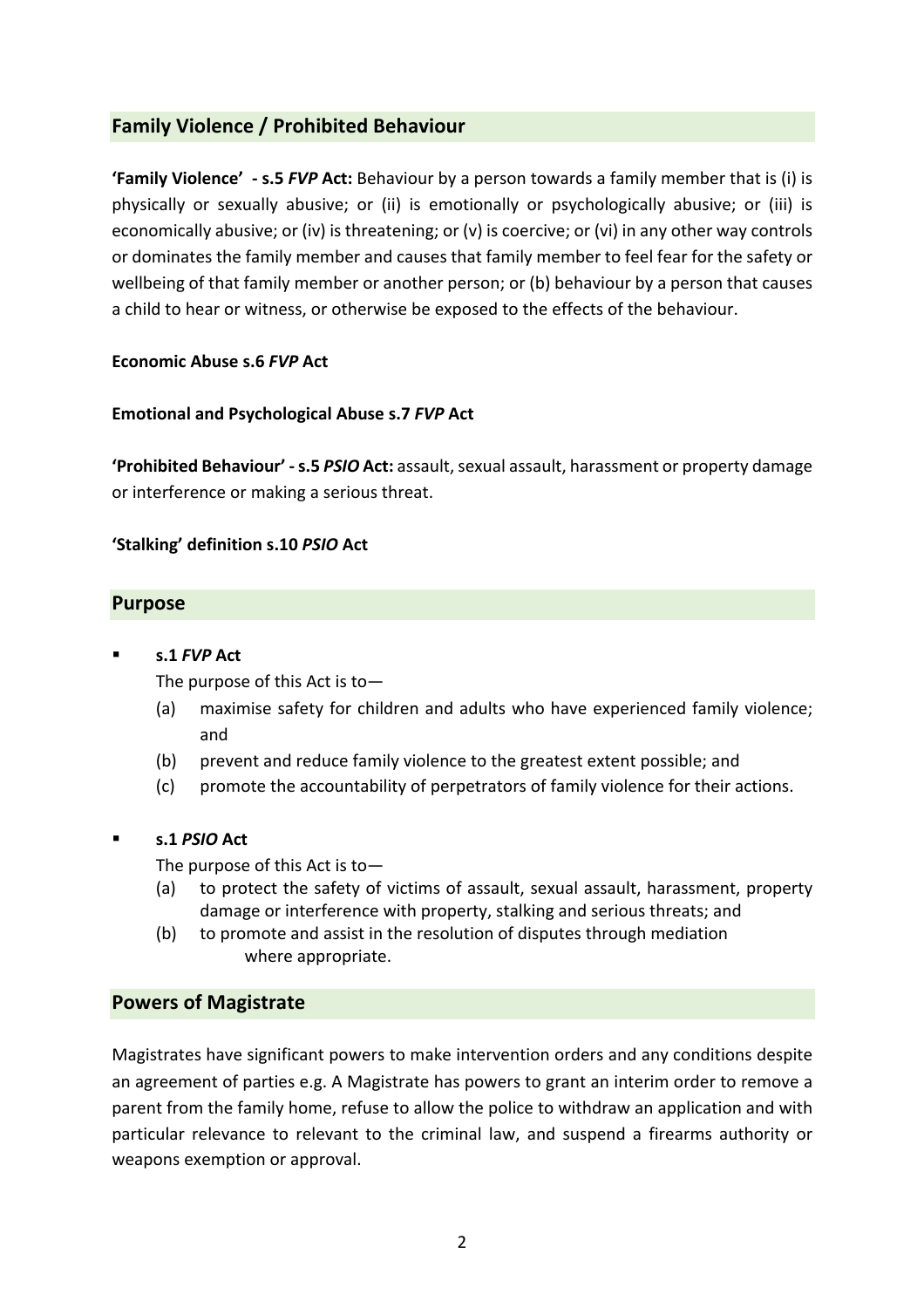## **Procedure**

## **Alleged incident(s) of family violence**

## **Police apply on behalf of AFM**

- Prior to seeking an IVO in court, police can issue a **safety notice (refer Division 2 of** *FVP* **Act)**
- Safety notice summons or bails respondent to appear in court within 72 hours of issue
- Breach of safety notice can lead to criminal charge with maximum 2 years imprisonment or level 7 fine or both (s.37 *FVP*  Act)
- In court police can either seek to convert safety notice into **interim IVO** (s.53 *FVP* Act) or if no safety notice was issued the police can apply for an interim IVO ex parte
- AFM is not required to give evidence, police simply provide affidavit (s.43 *FVP* Act)

#### **AFM applies directly**

- Can apply ex-parte
- Usually requires AFM to give sworn evidence but there is scope for them to provide an affidavit or declaration of truth (s.43 *FVP* Act)
- **Interim order** can be put in place (s.53)
- Matter will be listed for mention

#### **Mention**

- Safety Notice matters: Bail/Summons will generally 'lapse'
- Resolution or Contest
- Negotiations to withdraw

#### **Resolution**

- 1. Undertaking
- 2. Consent **without admissions**
- 3. Order withdrawn following discussions

#### **Contesting Order**

- List for Directions Hearing
- Order for Further and Better Particulars to be filed

#### **Contested Hearing**

■ Magistrate decides whether to make final order (s74 FVPA) or dismiss application

#### **Appeal/Re-hearing**

 $\approx$  ss 114 – 122 FVPA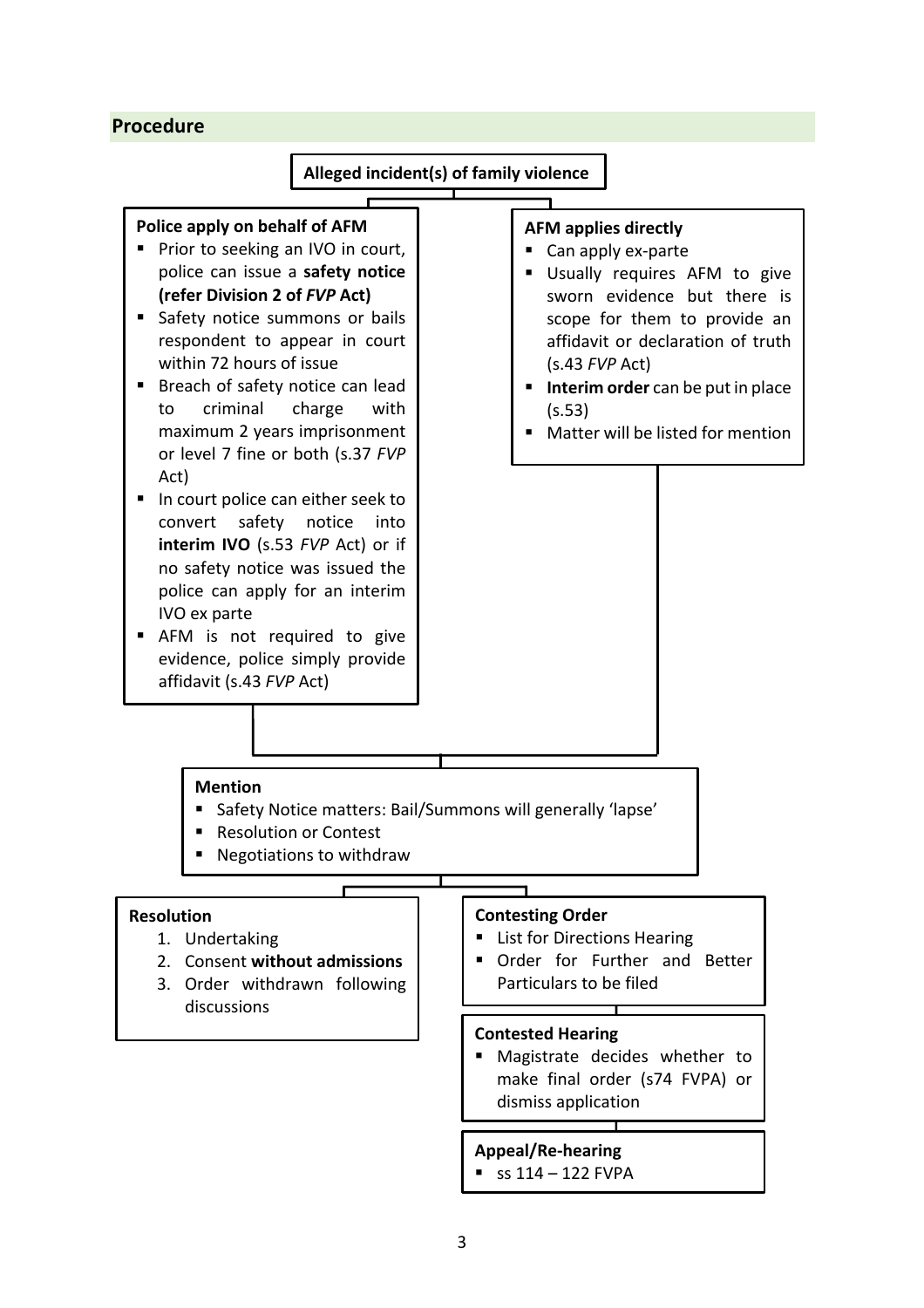# **Should the application proceed to contest?**

## **The Test**

The court may make a final order if satisfied on the balance of probabilities, that the respondent

## **s.74 (1)** *FVP* **Act**

(1) … has committed family violence against the affected family member and is likely to continue to do so or do so again.

## **s.61 (1)** *PSIO* **Act**

- (a) … has
	- (i) committed prohibited behaviour against the affected person and
		- (A) Is likely to continue to do so or do so again; **and**
		- (B) the respondent's behaviour would cause a reasonable person to fear for his or her safety; **or**
	- (ii) stalked the affected person and is likely to continue to do so or do so again.
- (b) the respondent and the affected person are not family members; and
- (c) it is appropriate in all the circumstances of the case to make a final order.

Note: s.63 of the PSIO Act provides that a final order can be made without the consent of the affected person but only with limited conditions.

## **Of note:**

- Both tests involve proof of the offending being likely to occur again
- § Note: Civil test Balance of Probabilities

## **Options**

- 1. Undertaking between parties (rare on police applications)
- 2. Consent to order without admissions
- 3. Contest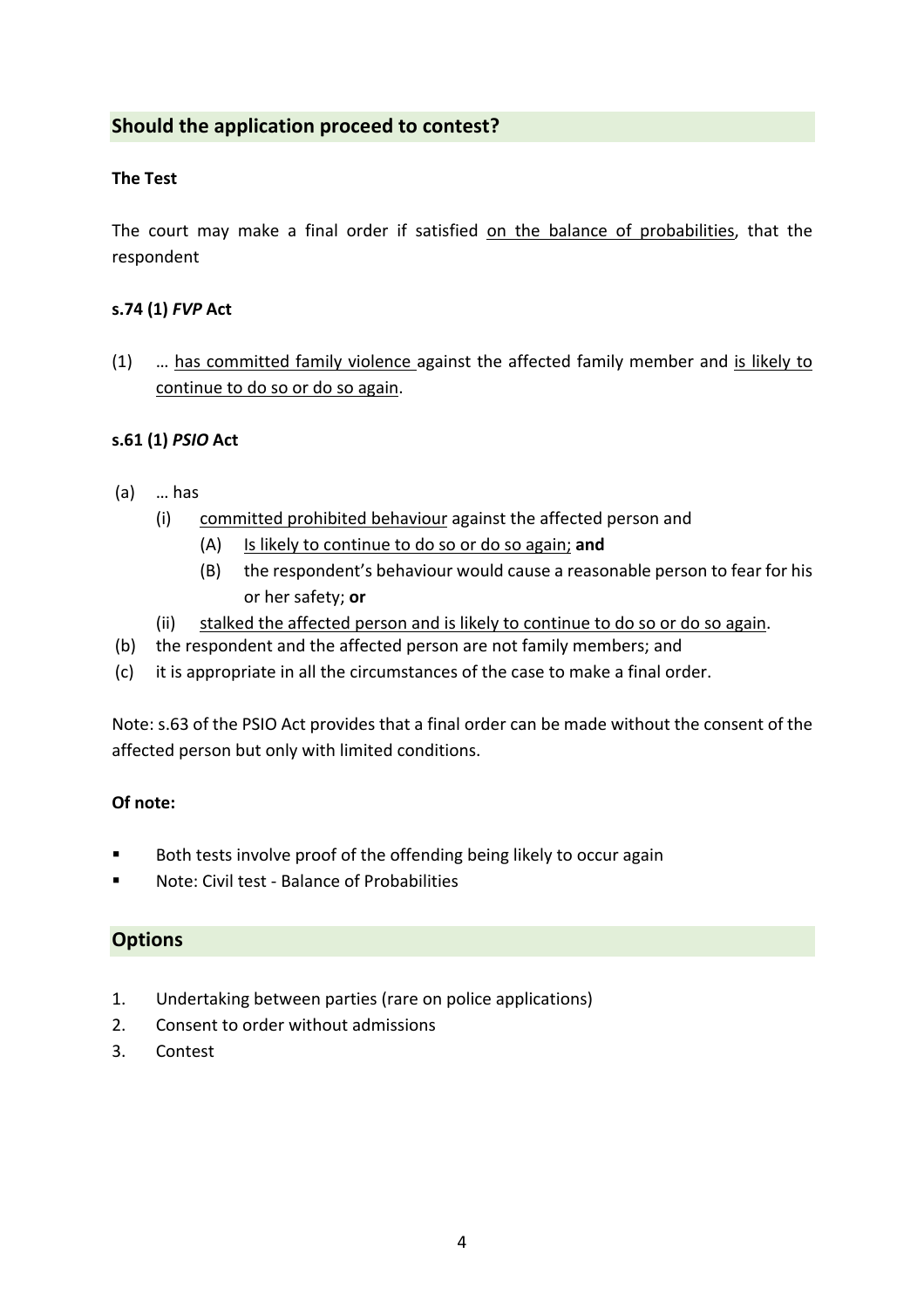# **Things to Consider Where Correlating Criminal Investigation or Charge**

#### **General Rule - Criminal Matter proceeds first**

Where there is a potential criminal investigation and charges arising from the incident giving rise to the application, as a general rule the criminal proceeding should proceed first noting that the respondent has a right, *inter alia* to be cautioned., exercise his/her rights including the right to silence or comment in an interview and have full disclosure of the evidence in relation to the charges.

#### **Contest Resolution - Benefit in Consent without Admissions**

- § A contested hearing may expose your client to criminal charges, disclose drug use, expose their mental health/psychiatric or raise other personal matters that they may not want ventilated in public/media or used in another jurisdiction (e.g. Family Law/Criminal Law/VCAT guardianship). Further, and the implications and criminal sanctions are far more serious than the making of a civil intervention order against the respondent (albeit exposing the respondent to breach of intervention order in the event of a breach).
- Consider whether there is a merit in terms of costs and delay in consenting without admissions for  $6 - 12$  months noting that an interim order which has the full effect and implications of an intervention order may be in existence for 1 year or longer due to the delays resulting from Covid.
- **EXPOSTS:** Note each party generally bears their own costs unless the court decides that exceptional circumstances warrant otherwise or if the court is satisfied in a particular case that the making of any application under this Act was vexatious, frivolous or in bad faith s.154 *FVP* Act */* s.11 *PSIO* Act
- § Where there has been an incident that may satisfy the first limb of family violence or prohibited behaviour but no risk of a breach as the parties no longer have contact it may in your client's interests due, *inter alia* to costs and delay to consent to an order without admissions. An order by consent without admissions is not an adverse finding in the Family Court and may be considered as a factor in favour of your client in the event of a criminal charge arising out of the incident/s if there is no breach of the order.
- § Conditions can be negotiated. An intervention order may simply constitute a single clause – not to commit family violence or prohibited behaviour (as defined).
- Where there is a relationship that has broken down but a prospect of reconciliation from your client's perspective then consider consenting without admissions.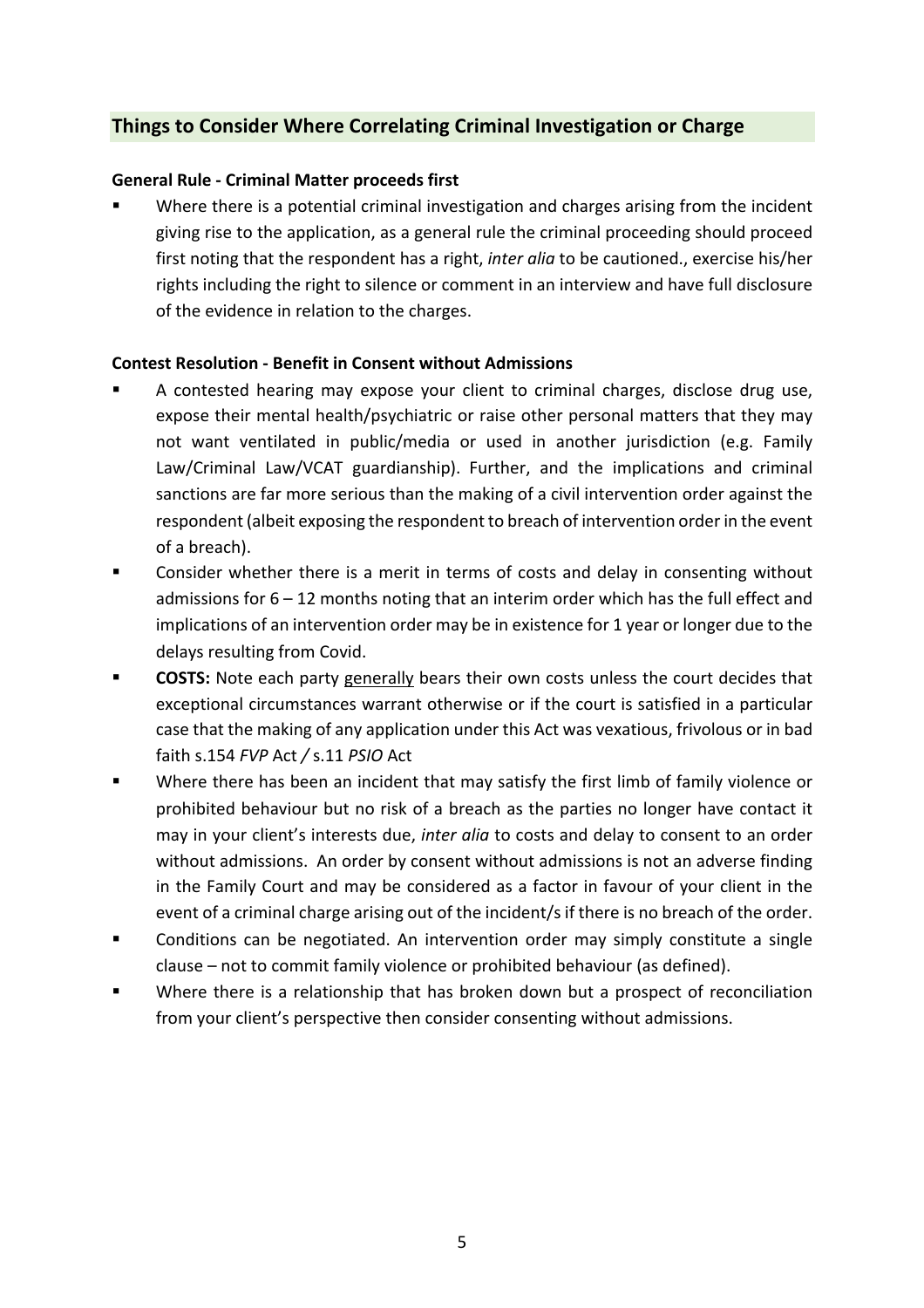# **Conditions**

Standard Conditions contained in a 'full order' are listed under:

- § Division 5 *FVP* Act
- § Division 7 *PSIO* Act

Intervention Orders may be 'full orders' referring to the complete set of standard conditions.

The court may include any conditions that appear to the court 'necessary or desirable'  $- s.81$ *FVP* Act.

#### **Appeals and Rehearing**

#### **Appeals**

Division 9 Subdivision *FVP* Act / Division 11 *PSIO* Act

- § Who may appeal s.114 *FVP* Act */* s.91 *PSIO* Act
- § Court to which appeal must be made s. 115 *FVP* Act /s. 92 *PSIO* Act
- § Notice of Appeal s.116 *FVP* Act /s.93 *PSIO* Act
- Appeal must be filed within 30 days after the day the relevant decision was made: s.116(2)(c) *FVP* Act / s.93(2)(c) *PSIO* Act.
- § Appeal does not stay the operation of the decision s.117(1) *FVP* Act*/* 97(1) *PSIO* Act

Note: There is no right of appeal in relation to interim orders or the refusal to grant an interim order: s.114(2)(c) *FVP* Act / s.91(2)(b) *PSIO* Act

#### **Rehearing**

Pursuant to s.122(1) *FVP* Act and s.99(1) *PSIO* Act

The respondent for a final order may… apply to the court for a rehearing of the proceeding only if—

- (a) the application for the order—
	- (i) was not personally served on the respondent; and
	- (ii) was not brought to the respondent's attention under an order for substituted service; or
- (b) there are exceptional circumstances and a rehearing is fair and just in all the circumstances of the case.

Note: Standard of proof - Balance of Probabilities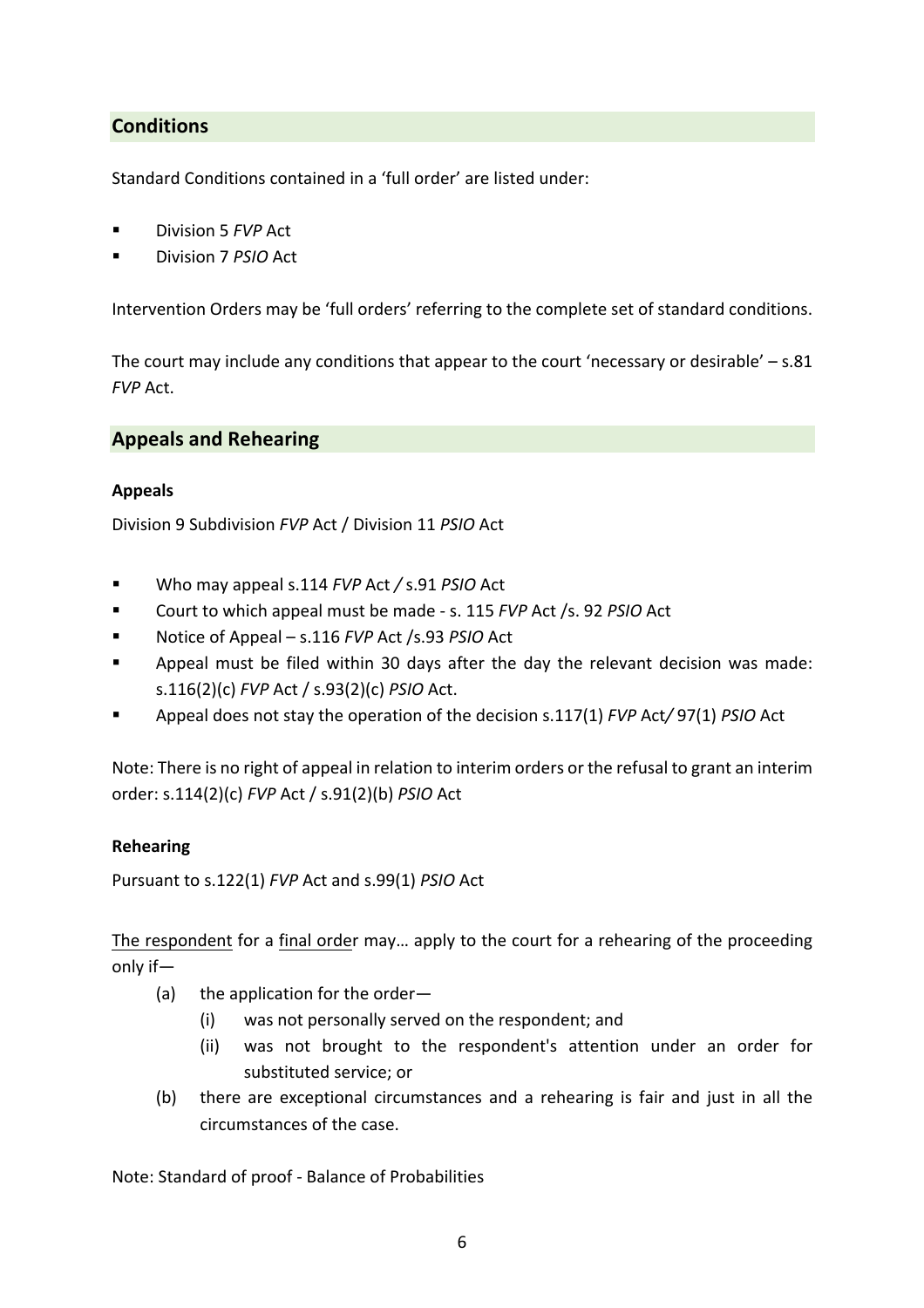# **Revocation and Variations**

Application to Vary or Revoke Intervention Order: ss.100 – 109 *FVP* Act, s.80 *PSIO* Act.

s.100(2) *FVP* Act provides that in deciding whether to make an order under subsection (1), the court must have regard to all the circumstances of the case and, in particular, the following—

- (a) the applicant's reasons for seeking the variation or revocation;
- (b) the safety of the protected person;
- (c) the protected person's views about the variation or revocation;
- (d) whether or not the protected person is legally represented;
- (e) if the protected person has a guardian, the guardian's views.

s.100(3) *FVP* Act provides that 'If the court decides not to grant an application for the revocation of a family violence intervention order, the court may instead order the variation of the family violence intervention order in the way the court considers appropriate'.

## **Application for Variation by Respondent**

- It is very difficult to vary an order without the consent of the applicant in writing or verbally. It may be that once advised of the circumstance of the request for variation the police agree to the variation and in those circumstances, the application may be made without the consent of the protected person: s.110(1) *FVP* Act/s.87(1) *PSIO* Act
- Application must be made in writing in the appropriate form, and leave must be granted first, leave can only be granted if court accepts there has been a change in circumstances and the change justifies variation or revocation (and in the case of interim order, it is in interests of justice to determine immediately: s109 *FVP* Act

## **Application for Variation by Police**

§ Police do not need the consent of the AFM to apply to vary an order: s.110 *FVP* Act. However, they can only vary the order to add limited conditions, namely; a condition not to commit family violence, agency clause or weapons clauses: ss.81(a)(f)(g)(h) *FVP*  Act.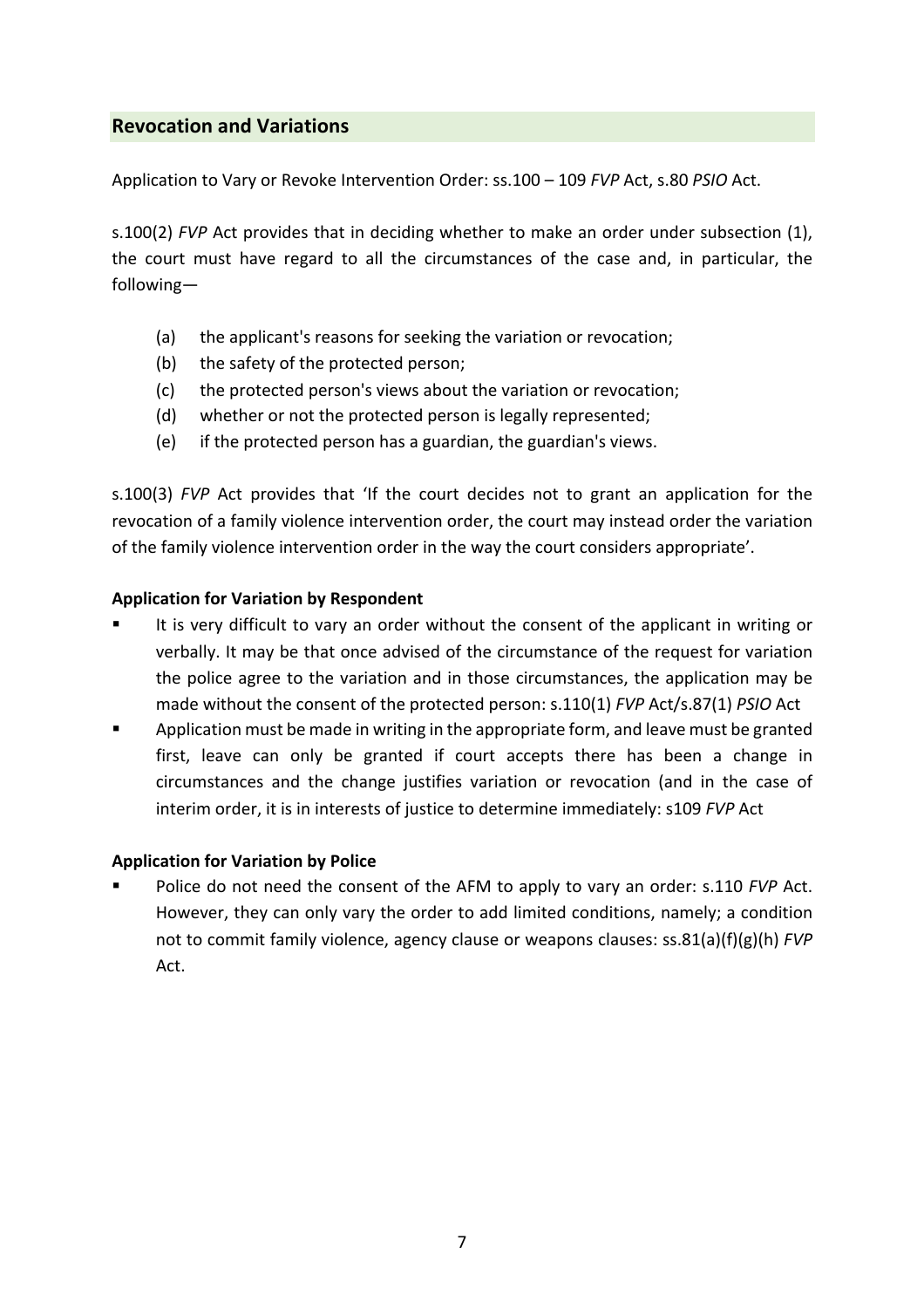# **Breaching Intervention Order**

Criminal charges arise from breaches of IVO's. Increase in sanctions for breaching orders.

## **s.123** *FVP* **Act – Breach Intervention Order**

- Penalty: 2 years' imprisonment or 240 penalty units or both
- Not a strict liability offence requirement of mens rea: *DPP v Cope* (a pseudonym) [2021] VMC 014
- Defence of honest and reasonable but mistaken belief does not apply as it is not a strict liability offence: *DPP v Cope* (a pseudonym) [2021] VMC 014

## **s.123A** *FVP* **Act – Breach Intervention Order with intent to cause fear/harm**

- Penalty: 5 years' imprisonment or 600 penalty units or both
- Aggravated by intention to cause fear or harm

## **s.125A** *FVP* **Act – Persistent breach of Intervention**

- Penalty: 5 years imprisonment or 600 penalty units or both
- 2 or more breaches over 28 days
- § Aggravated by persistence

## **Practical Tips**

- Be upfront with client prospects:
	- Magistrates and police have significant powers and can override agreement between the parties as the legislation is geared towards promoting safety of applicants.
	- Orders with significant repercussions such as removal from the family home can be made without notice
- § Be pragmatic
	- When intrinsically linked criminal matters are still pending, the criminal matter should take priority – look to variation/resolution prospects early.
- § Online hearings including contested hearings in a Covid World
	- Liaise with the other side as soon as practicable before the initial mention to ascertain the issues, obtain disclosure and resolve the matter.
	- Advise your client as to costs, delays and the possibility that your contested hearing may not be reached on the allocated day
- Rules of evidence generally do not apply but you are still required to comply with civil rules - *Jones v Dunkel.* Avoid second/third hand hearsay – s.65 *FVP* Act